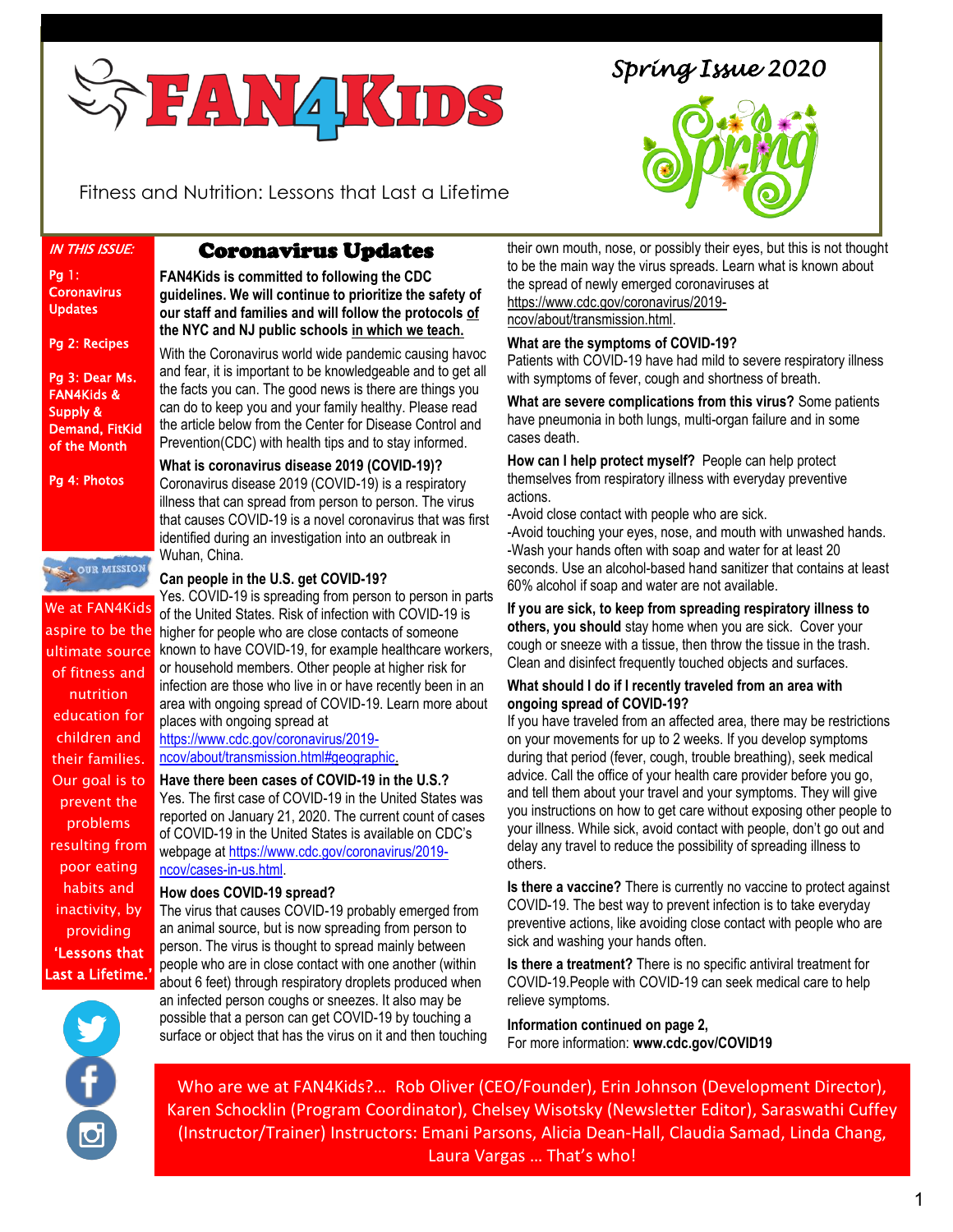# Recipe Corner: Delicious Recipes **Roasted Sweet Potato& Cauliflower Taco Research Roasted Pears**

## **Ingredients**

- 1 small head of cauliflower cut into bite sized florets
- 1 large sweet potato diced into bite sized cubes
- 1 TBSP of olive oil, 1 tsp of chili powder
- 1 tsp of ground cumin, 1 tsp of smoked paprika  $\frac{1}{2}$  tsp of garlic powder,  $\frac{1}{2}$  tsp of oregano
- $\frac{1}{2}$  tsp of salt, 1 lime, juiced
- 1 14 oz can of black beans, low sodium

Corn tortillas, Chopped cilantro, Guacamole

# **Instructions**

1. Preheat oven to 425 degrees, line baking sheet with parchment paper or aluminum foil.

- 2. Put cauliflower florets and diced sweet potatoes in a large bowl and drizzle with olive oil and then season with chili powder, ground cumin, smoked paprika, oregano, garlic powder and salt. Squeeze lime.
- 3. Toss to combine and place veggies on baking tray.
- 4. Roast veggies for 25 minutes, mixing halfway through.
- 5. Add black beans to the baking dish and put back into the oven for another 5 minutes.
- 6. Warm up tortillas if desired. Enjoy!

#### Sources:

https://playswellwithbutter.com/2019/03/12/roasted-sweet-potato-cauliflower-tacos/ https://sallysbakingaddiction.com/simple-maple-vanilla-baked-pears/

# **If you are sick with COVID-19 or suspect you are infected with the virus that causes COVID-19, follow the steps below to help prevent the disease from spreading to people in your home and community. What is coronavirus disease 2019 (COVID-19)?**

### **Stay home except to get medical care**

You should restrict activities outside your home, except for getting medical care. Do not go to work, school, or public areas. Avoid using public transportation, ride-sharing, or taxis.

#### **Separate yourself from other people and animals in your home**

**People:** As much as possible, you should stay in a specific room and away from other people in your home. Also, you should use a separate bathroom, if available.

**Animals:** Do not handle pets or other animals while sick. See COVID-19 and Animals for more information.

# **Call ahead before visiting your doctor**

If you have a medical appointment, call the healthcare provider and tell them that you have or may have COVID-19. This will help the healthcare provider's office take steps to keep other people from getting infected or exposed.

# **Wear a facemask**

You should wear a facemask when you are around other people (e.g., sharing a room or vehicle) or pets and before you enter a healthcare provider's office. If you are not able to wear a facemask (for example, because it causes trouble breathing), then people who live with you should not stay in the same room with you, or they should wear a facemask if they enter your room.

# **Cover your coughs and sneezes**

Cover your mouth and nose with a tissue when you cough or sneeze. Throw used tissues in a lined trash can; immediately wash your hands with soap and water for at least 20 seconds or clean your hands with an alcohol-based hand sanitizer that contains at least 60% alcohol covering all surfaces of your hands and rubbing them together until they feel dry. Soap and water should be used preferentially if hands are visibly dirty.

# **Avoid sharing personal household items**

You should not share dishes, drinking glasses, cups, eating utensils, towels, or bedding with other people or pets in your home. After using these items, they should be washed thoroughly with soap and water.

# **Ingredients**

4 Anjou Pears ½ cup pure maple syrup ¼ teaspoon ground cinnamon 1 teaspoon pure vanilla Toppings (optional): granola, Greek yogurt



# **Instructions**

- 1. Preheat oven to 375 degrees.
- 2. Cut pears in half and then cut a sliver off on the underside so they lay flat. Using a small spoon, core out the seeds.
- 3. Put pears, facing up on baking sheet and sprinkle with cinnamon, adding more to your liking.
- 4. Whisk maple syrup and vanilla in a small bowl and remove 2 tablespoons and save. Drizzle remaining on pears.
- 5. Bake for 25 minutes until edges are browned. Take out of oven and immediately drizzle the saved 2 tablespoons of mixture.
- 6. Serve warm with toppings or enjoy on its own!

**Clean your hands often-** Wash your hands often with soap and water for at least 20 seconds. If soap and water are not available, clean your hands with an alcohol-based hand sanitizer that contains at least 60% alcohol, covering all surfaces of your hands and rubbing them together until they feel dry. Soap and water should be used preferentially if hands are visibly dirty. Avoid touching your eyes, nose, and mouth with unwashed hands.

**Clean all "high-touch" surfaces every day-** High touch surfaces include counters, tabletops, doorknobs, bathroom fixtures, toilets, phones, keyboards, tablets, and bedside tables. Also, clean any surfaces that may have blood, stool, or body fluids on them. Use a household cleaning spray or wipe, according to the label instructions. Labels contain instructions for safe and effective use of the cleaning product including precautions you should take when applying the product, such as wearing gloves and making sure you have good ventilation during use of the product.

**Monitor your symptoms-** Seek prompt medical attention if your illness is worsening (e.g., difficulty breathing). **Before** seeking care, call your healthcare provider and tell them that you have, or are being evaluated for, COVID-19. Put on a facemask before you enter the facility. These steps will help the healthcare provider's office to keep other people in the office or waiting room from getting infected or exposed. Ask your healthcare provider to call the local or state health department. Persons who are placed under active monitoring or facilitated self-monitoring should follow instructions provided by their local health department or occupational health professionals, as appropriate. When working with your local health department check their available hours. If you have a medical emergency and need to call 911, notify the dispatch personnel that you have, or are being evaluated for COVID-19. If possible, put on a facemask before emergency medical services arrive.

**Discontinuing home isolation-** Patients with confirmed COVID-19 should remain under home isolation precautions until the risk of secondary transmission to others is thought to be low. T he decision to discontinue home isolation precautions should be made on a case-by-case basis, in consultation with healthcare providers and state and local health departments.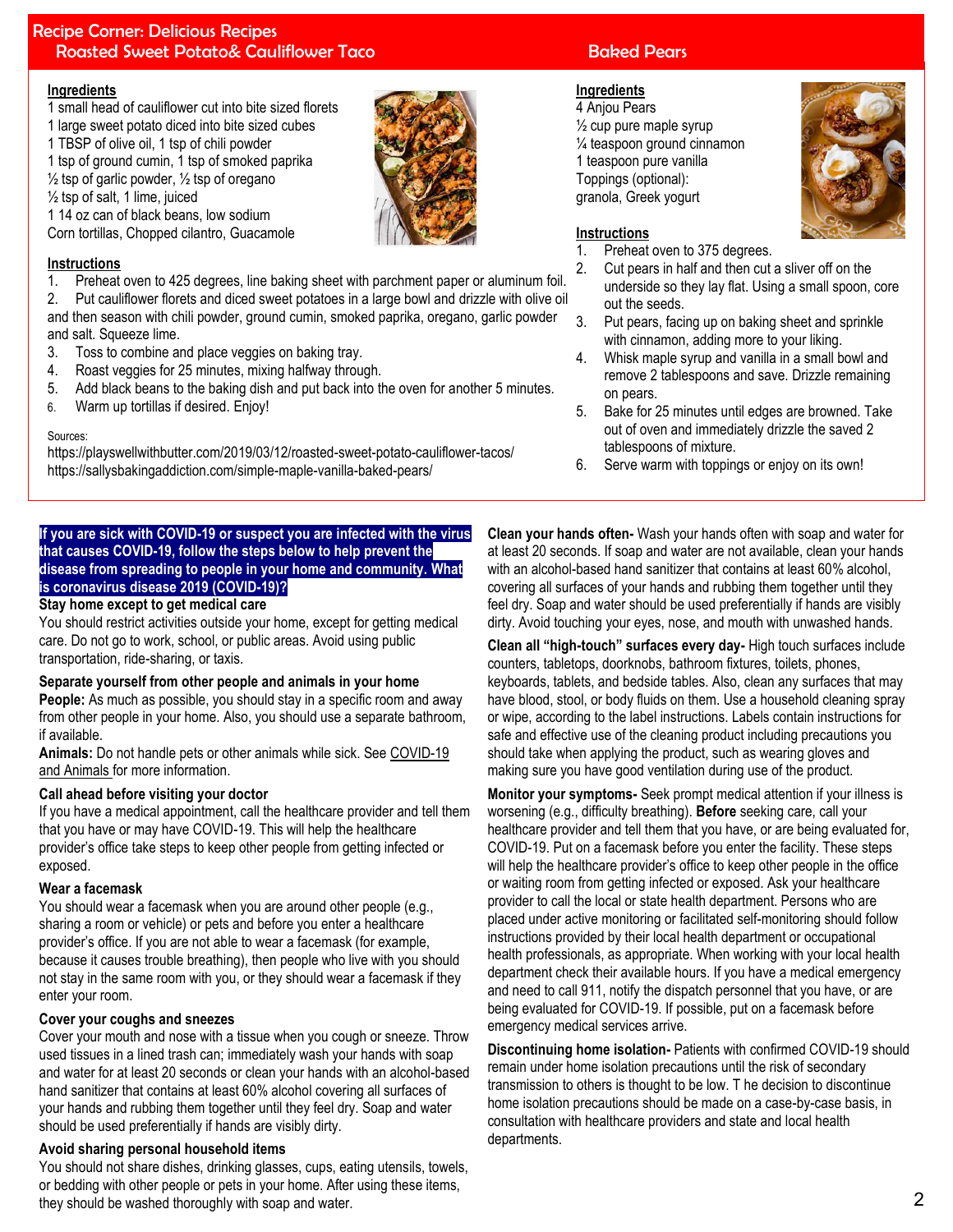#### **Dear Ms. FAN4kids,**

**My 1st grader does not like to drink milk! She is great at drinking water and only has juice here and there. I know that milk is a great source of calcium, which helps with building strong bones. Does that mean her bones won't be strong? She does eat a lot of other foods in the dairy group, but I was not sure if milk is the best option for getting in calcium. I'm worried that because she is not drinking milk, she is not getting enough calcium. Should I be giving her supplements? Are there any other foods that contain calcium? I need your help!**

**From, Strong Bones Mom**

#### Dear Strong Bones Mom,

I can definitely understand your concern of your child not getting enough. Milk is a great source of calcium, which helps to build strong bones. The amount of calcium we need is based upon age. The recommended servings for calcium for children ages 1 to 8 is estimated to be  $2 - 3$  servings daily and 4 servings for children 4 to 9 years old. This is just an estimate though, so please feel free to check with your doctor for their recommendation. Calcium can be found in all dairy foods, so because she is eating those, she is still getting in her calcium. If you are still worried about her getting calcium, you'll be happy to know that she can get calcium from non-dairy foods as well. Here are a few options for you to check out.

#### **Non-dairy options:**

- 
- 
- 

#### **Dairy foods:**

Plain low-fat yogurt, Cottage cheese, Cheddar cheese, Mozzarella cheese **From, Ms. FAN4Kids** From, Ms. FAN4Kids



Non - dairy milk: soy, rice and almond - Leafy vegetables: spinach, kale, turnip greens, cabbage Nuts: almonds **CHA** Some orange juice has calcium

#### **Supply and Demand**

What if I told you that you had more control over the foods available at your local store than you thought? This concept is called supply and demand. But what does that mean? Supply is the amount of goods available and demand is how badly people want a good.

We as consumers, or people who are buying these products, have a lot of control of supplies in stores. Let's think about your local corner store. When we go into the corner stores, we find a lot of unhealthy food items like chips, candy, and sugary drinks. It is pretty uncommon to see a lot of healthy options like apples, and other fresh fruits and vegetables. When people go into the store and continue to buy chips, the store owners see that the demand or the want for chips is high so they continue to provide more chips in the store for people to buy. The apples that are in the corner store can go bad if no one is buying them. Therefore, store owners will stop having them available to buy because they are losing money as they continue to throw out old apples.

However, with our power of consumers we can make a change. If we were to stop buying these chips, the demand for chips decreases or goes down and the store owner will slowly not provide as much chips or maybe no chips at all. Instead of buying the chips, we could start buying more of the fresh fruit that is available at the corner store. When more and more people start to buy apples, the demand for apples increases and the store owner will provide more apples.

Next time you stop in your local store, think about your power to healthy options. You can make a difference in your community based on what you buy! Not only are parents learning and following the rules of supply and demand, but also some of our 3<sup>rd</sup> graders are going to get the chance to learn more about supply and demand by talking about power of group action. They will learn that even as students, their voice has power. They will be creating a letter of petition for their local bodega to ask for healthier options like fresh fruit to be available to them. After writing their letter, they will talk to other students in the school and have them sign the petition. They are going to learn that their one voice may be small, but coming together as a group provides them with power to make a change in their neighborhood.

**FitKid of the Month:** Congratulations to the FitKids of the Month! Below are two of the many students chosen this month:

**Caleb Villaruel** is a star 1<sup>st</sup> grade student. He follows directions, encourages his friends to do their best, and has an abundance of questions. He is always excited for FAN4KIDS and is the first to ask what new fun activity we are learning about in fitness and nutrition. He loves fitness lessons and it makes his day when we take a trip to the gym to work on new muscle groups. Caleb brings joy to FAN4KIDS and never fails to have a smile on his face.

**Peshine Elementary School, Newark, NJ** 





**Emmanuel Vera**, a second grade student, can't wait till Thursday when he has FAN4Kids. Emmanuel shares what he learns during class with his family when he goes home. His favorite thing about FAN4Kids is playing games and his favorite fruit is an apple! **PS 157, Bronx, NY**